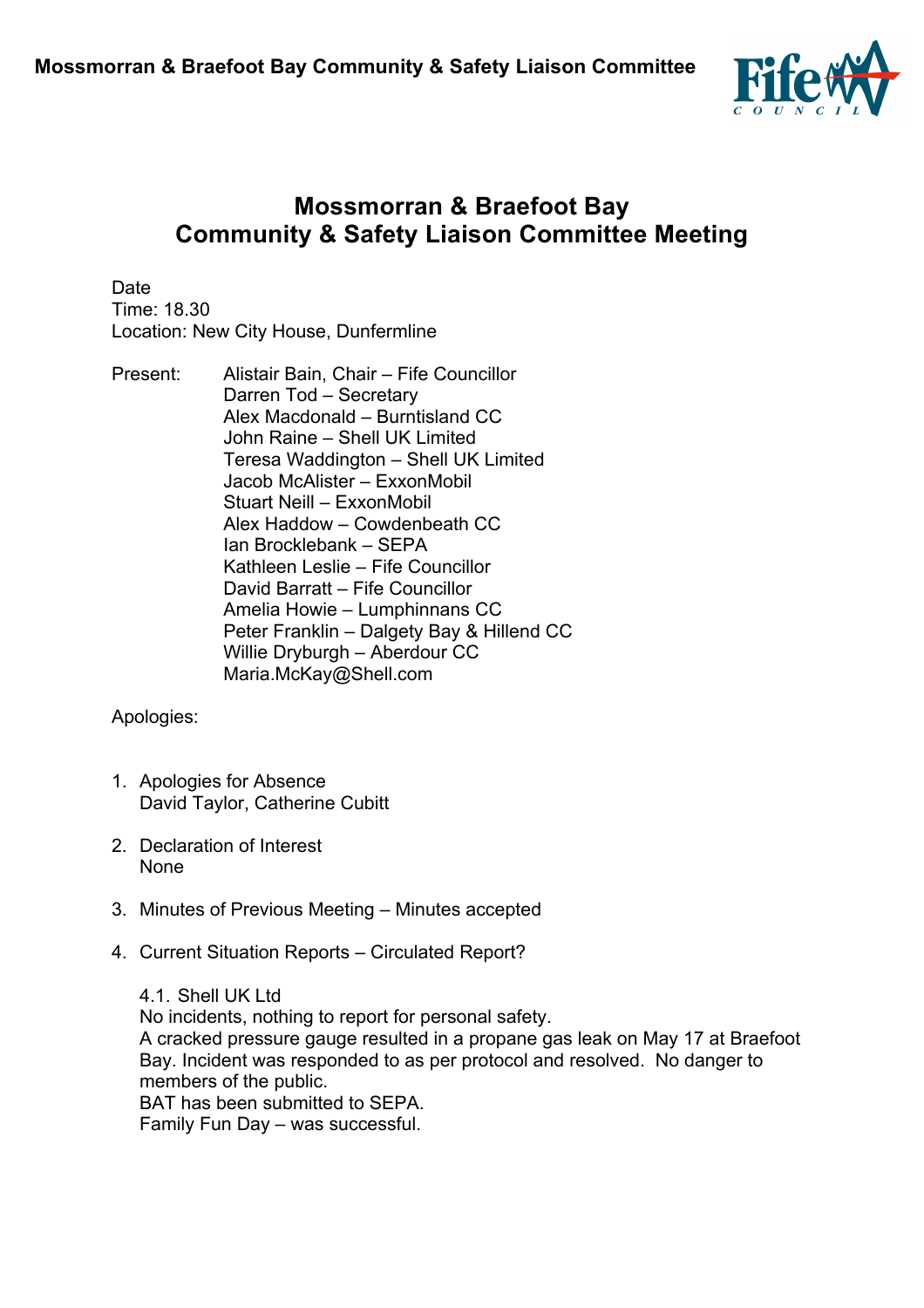

AMc: commented that he was delighted to see the return of the family fun day and asked if any consideration had been made to having local school involved in the run up to the event.

Mairi McKay new Community Liaison Officer took up position in April. Looking into possible afternoon in local schools to involve them in the family fun day in future events.

Cllr Bain attended the event and welcomed the amount of families taking part in the science experiments and other activities. Especially enjoyed the archery. Entries now open for Fife Art exhibition to take place October and November. AMc: When emergency services are on site have RNLI been considered / contacted in the past.

TW: will check.

4.2. ExxonMobil Chemicals Ltd

JMc: Met Co-leaders, Chief Executive and Convener of Environment Committee to discuss how we can work together more closely and support the Community & Safety Liaison Committee.

Fully intend to support the STEM environmental pond dipping education programme and are looking for a new partner to work with.

Scheduling aptitude testing and interviews for apprenticeship programme and looking to make appointments by the end of July, with the new apprentices then starting college in August.

Flaring

Investigation ongoing, and full report will be produced in due course. Plant is self-sufficient, no grid backup to maintain steam balance. 2 of 3 boilers are needed to run plant properly, on the day of incident plant was down to 2 boilers as one was down for maintenance. Wire snapped on trip system taking second boiler offline. When this happens steam is diverted to ensure safe operation of plant, steam had to be drawn away from flare, therefore black smoke was produced. However, this is a very safe and very effective way of burning chemicals. No health impact associated with this, but can look concerning. Boiler fault was traced, rectified and steam was rediverted and plant was returned to normal production.

Because of plant operation it is not possible to just turn off, it would take 7 days of flaring to close plant and 7 days to restart this would mean product would have to be flared for at least 14 days.

WD: how much does flaring cost, Jacob almost £1 million per day

DB: Is there any update on progress of monitoring by SEPA.

J Mc – We will be releasing more information, and we have been doing work on explaining this to general public.

AB – What type of wire broke to cause this breakdown and will you be checking other cables of this type.

J Mc – All other wires have already been checked. We do functionality tests. Limits are you can do tests to see if working and visual check.

Recommendations will cover how we address this and any possible improvements.

AB: Is it possible to reduce feedstock from Shell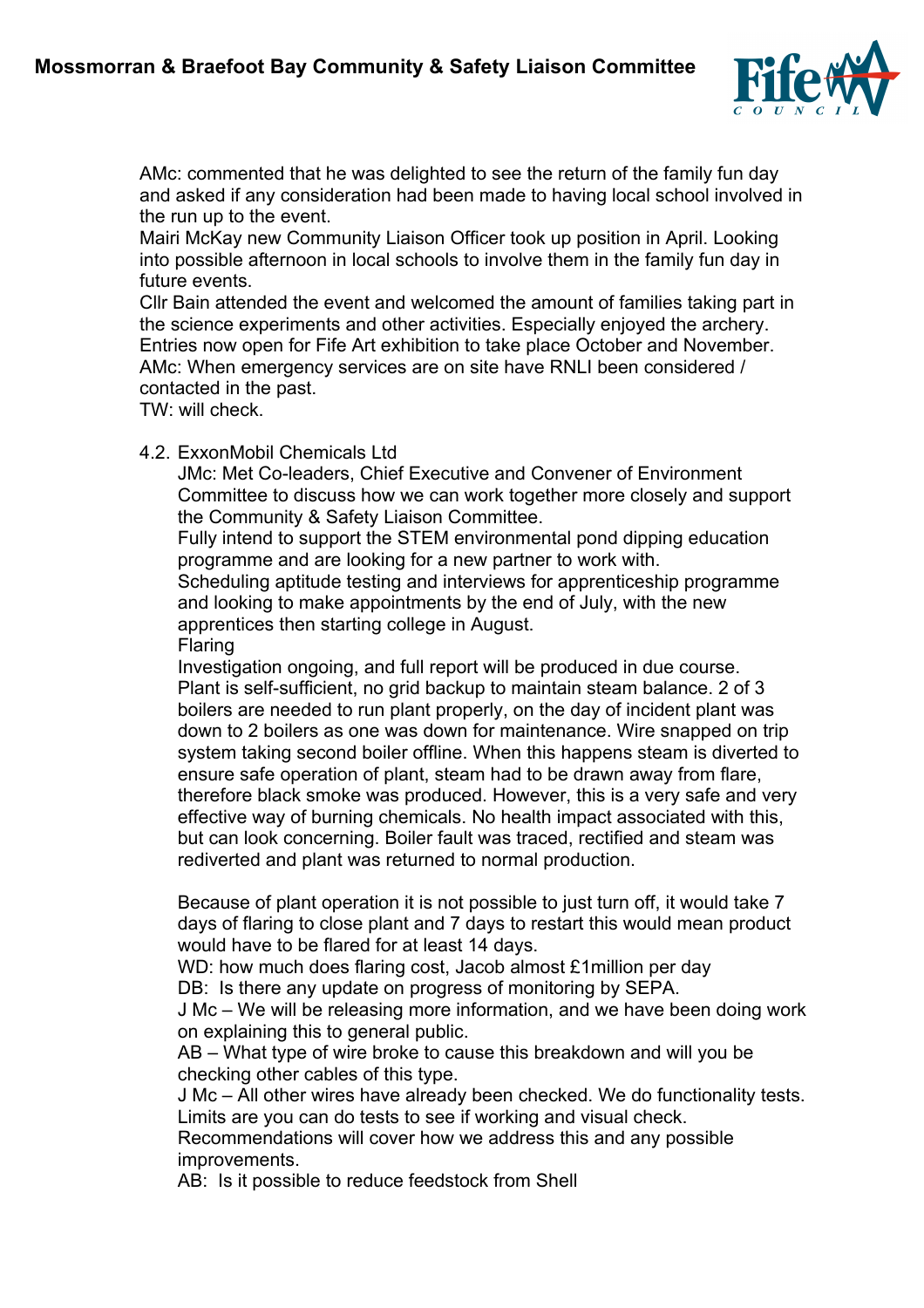## **Mossmorran & Braefoot Bay Community & Safety Liaison Committee**



J Mc: We need to maintain balance in plant to produce steam required for vital operations. Feed stock was minimal required for start-up. AB: is it possible to provide another steam boiler specifically for the flare stack.

J Mc: Under investigation, unable to comment.

AMc: Has this happened before

J Mc: Unique set of events.

Cllr's Reports: Moved forward to allow Cllr's to attend other meetings if required.

Cllr Barratt: Very few direct emails with complaints, and nothing specific to raise. Cllr Barratt said he would await the outcome of the ongoing investigation, and his main observation is that it is important to provide full information, but accepts not everyone will be satisfied.

Jacob McAllister voiced that he was not satisfied and that as an organisation they are exploring how they can improve information sharing in the future.

Cllr Leslie: Same as Cllr Barratt no direct complaints, did ask at Auchtertool Community Cllrs, understanding only one additional complaint. D Barrat Left meeting – 18:50.

Suggested that Cllr's report should be brought forward to item 4 in future agendas, to allow Cllr's to attend other meetings.

## 4.3. SEPA

A formal regulatory investigation is now underway, with around 900 complaints being received regarding the latest episode of flaring. This is the highest volume that Ian has experienced for a single even. Ian did, however, confirm that the 900 was not a verified figure and acknowledged that not all were complaints, some were multiple submissions by the same individual and some were part of a coordinated campaign. Ian committed to presenting the verified figures at a future meeting.

The majority of calls where answered, but because of volume SEPA did struggle to answer every call. This is something SEPA are looking to address going forward.

During the event, Air Quality Monitoring was carried out. The full report is online, however Ian acknowledged that SEPA are conscious that this information should be presented in a understandable format for the public.

BAT Assessment is currently running on time, and it is important that the outcomes are available sooner rather than later.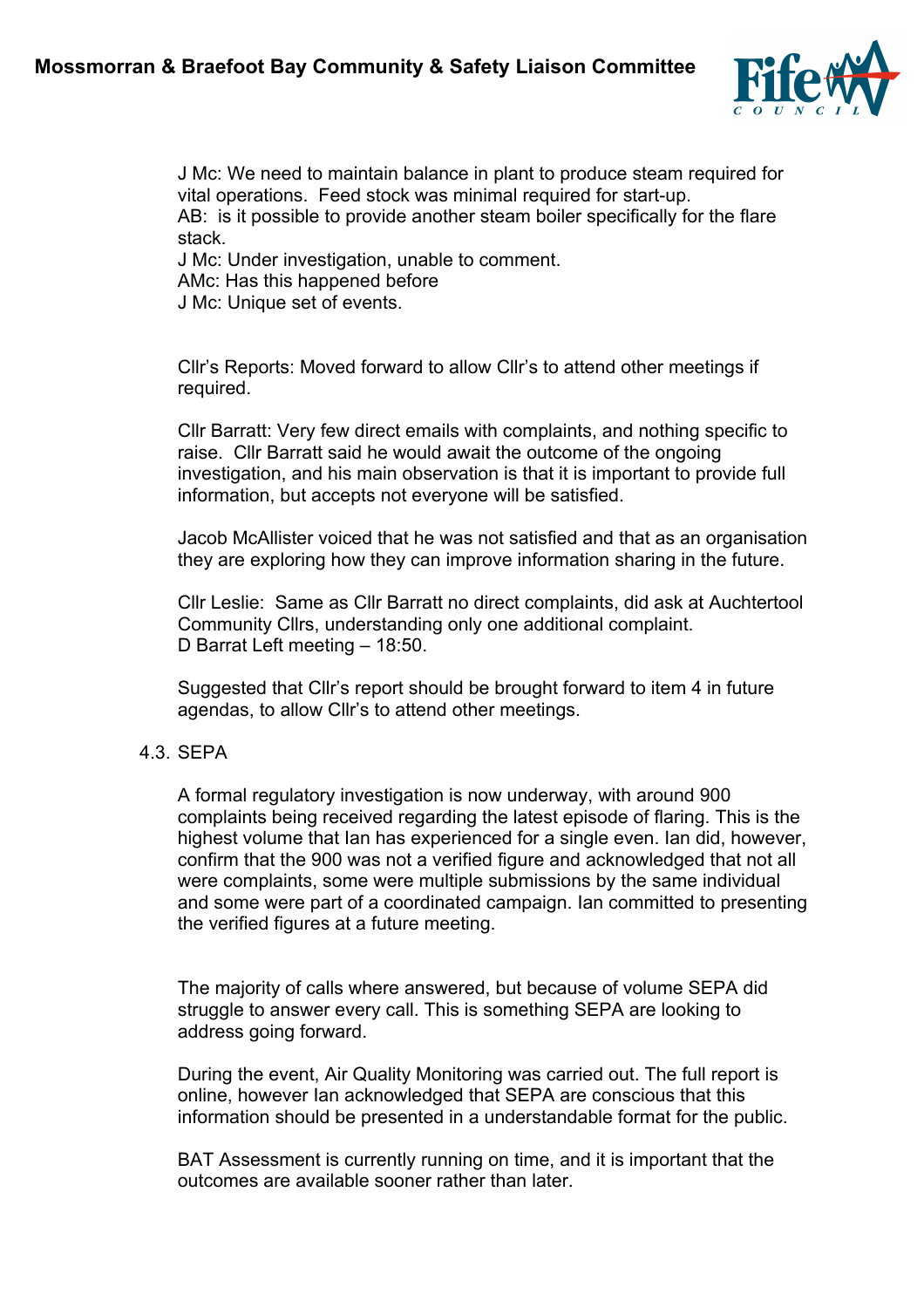

At the recent public meeting it was expressed that people want the public agencies to work collaboratively. SEPA has been meeting with NHS Fife and Fife Council regularly. And looks to meet with the Health and Safety Executive in the near future.

J Mc : Have you considered oil and gas authority. SEPA: Yes

Cllr Leslie asked for the makeup of the complaints, was it mainly telephone calls or emails? Also, where the complaints individual and unique. Ian answered that it was a mix of both, primarily individual complaints but they are looking to investigate further.

It was raised that a smell was being emitted from the flaring event. SEPA staff deployed around the surrounding area did not experience this. However, it was acknowledged that this had been mention by numerous people.

Monitors where placed strategically around the communities, based on wind direction etc forecasts from the MET Office.

AB: There has been talk online about where, when and for how long you were monitoring. Online information can be interpreted at only 18 minutes of monitoring.

SEPA; we tried to ensure that the community could see we were monitoring we also tried to understand what the communities were experiencing.

We are looking at ways to communicate why and what we are monitoring.

Cllr Bain raised the issue of unanswered calls, and reports that people had been informed that they had reached the wrong department. SEPA confirmed that at peak times not all calls where answered, and they are looking how in future they can improve this when there are flaring incidents.

## 4.4: Cllrs: Reports

Cllr Bain reported on the recent meeting of the Mossmorran & Braefoot Bay Independent Air Quality Monitoring Review Group regarding who should take responsibility for looking into noise and light pollution from Mossmoran. It was determined in the end that this should come to this committee. It was agreed by all that this should be explored, however necessary expertise would have to be sought to allow this to happen. Cllr Bain will raise this with Fife Council.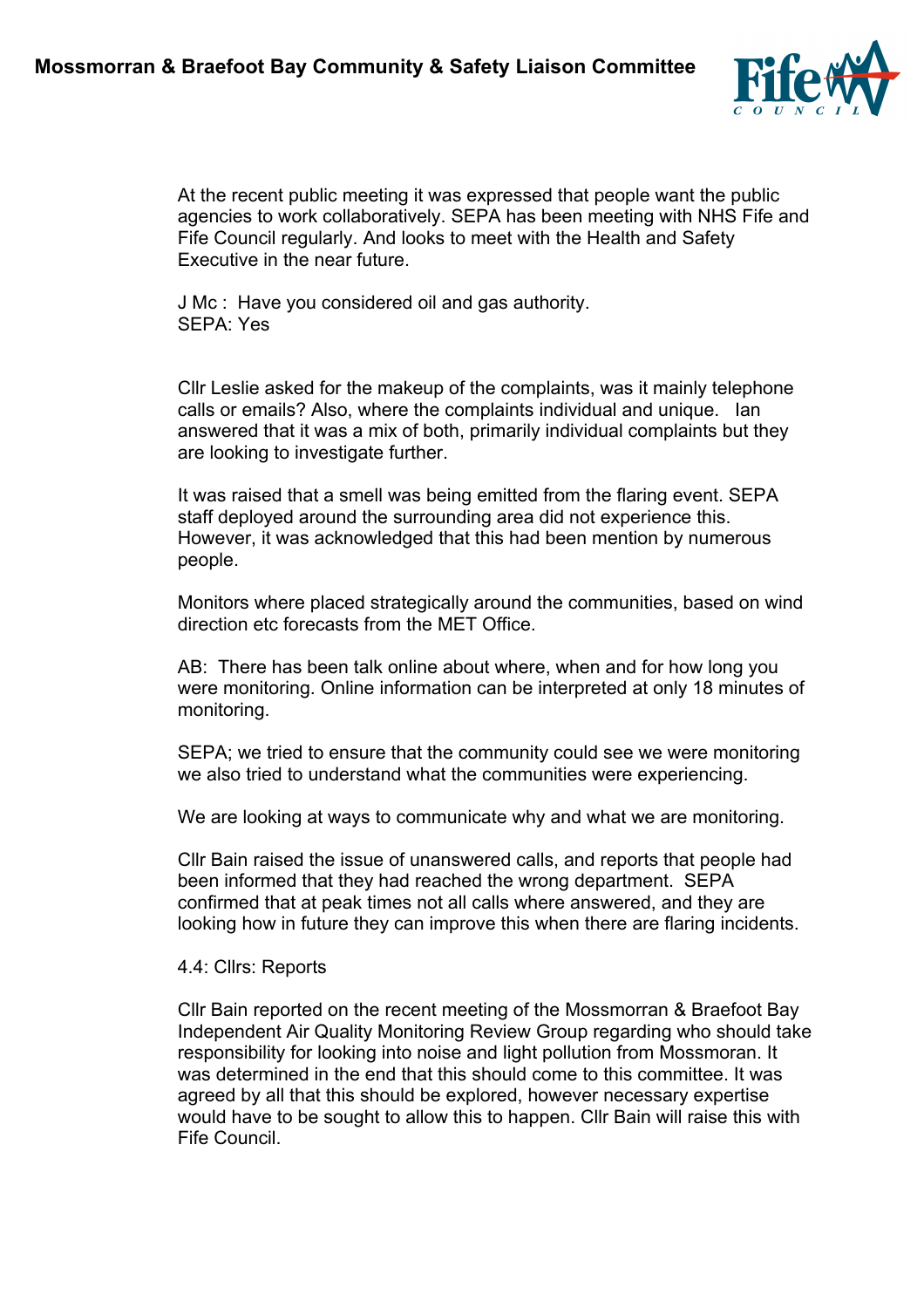

On the matter of the role of this committee and Fife Councils commitment, a meeting took place between representatives of FEP and the Co-Leaders of Fife Council, its Chief Executive and Convener of Environmental Committee. They have agreed to consider the matter, and the companies have reiterated they are willing cover any costs if required.

Cllr Bain welcomed the news, and discussed how any decisions can best be communicated.

ExxonMobil and Shell reiterated the offer made to Fife Council Co-Leaders, Chief Executive and Chair of Environment Committee to commit funds to support the proper resourcing and communication of the Liaison Committee.

Cllr Bain reported having received 183 emails regarding motion to Fife Full Council. Motion as amended was passed by Fife Council.

The committee discussed the motion passed by Fife Full Council (insert). Jacob McAlister informed that whilst meeting with the Co-Leaders of Fife Council and the Chief Executive they discussed the motion and if the perception from the public was equal to the reality. The perception raised was that the motion called for the plant to be decommission, although the meaning of this was also not clear. Both Shell and ExxonMobil reiterated there long term commitment to Mossmorran, its maintenance, and securing its ongoing role as an important strategic resource of national importance.

The committee agreed that the agenda would be sent out 1 week in advance, and reports from Shell, ExxonMobil and SEPA would also be circulated in advance to allow opportunity for members to look over and consider items they may wish to raise.

5: Questions re Flaring

Need electronic copy of answers to questions raised.

The committee agreed with the Cllr Bains suggestion that going forward 'Question Time' will be a permanent item. This will allow Community Councillors the opportunity to submit questions to Shell, ExxonMobil and SEPA who can submit written answers that will then be included in the minutes. A discussion took place on how Community Councillors would know who to direct questions too, and it was agreed that if possible, they will be directed towards the correct organisation, however if unsure the companies representatives have agreed to liaise to decide who is best to answer.

6: Committee Membership

To be discussed with Fife Council re planning conditions.

7: Any Other Competent Business